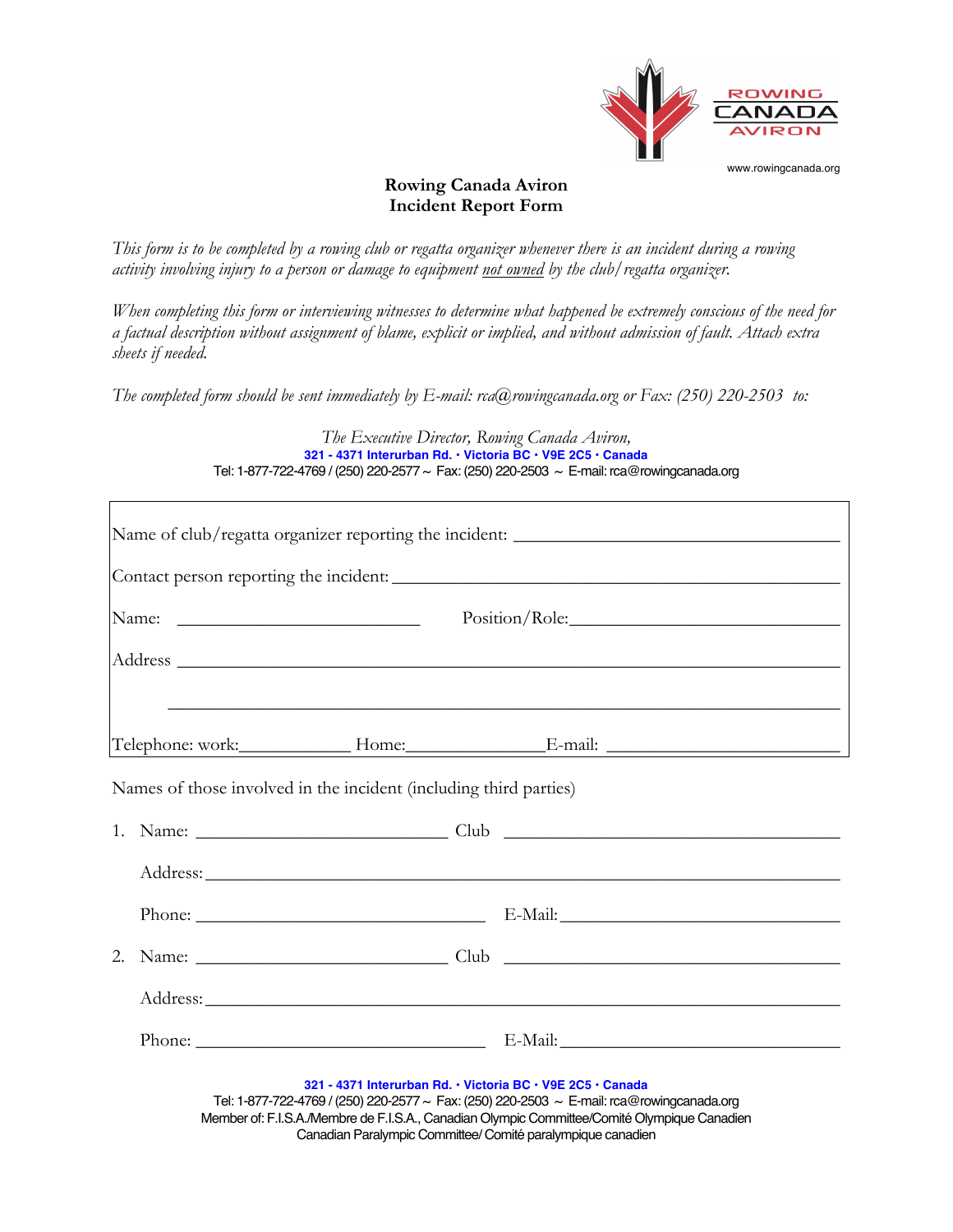| <b>ROWING</b><br><b>CANADA</b><br><b>AVIRON</b> | Page 2                                                                                                                                                                                                                                                                                                                                                                                                                                                                                                                                                                                                                                                                                             |  |  |
|-------------------------------------------------|----------------------------------------------------------------------------------------------------------------------------------------------------------------------------------------------------------------------------------------------------------------------------------------------------------------------------------------------------------------------------------------------------------------------------------------------------------------------------------------------------------------------------------------------------------------------------------------------------------------------------------------------------------------------------------------------------|--|--|
| Insurance                                       | Where did incident occur?<br><u> 1989 - Johann Barbara, marka marka masjid aka masjid aka masjid aka masjid aka masjid aka masjid aka masjid a</u><br>,我们也不能在这里的时候,我们也不能在这里的时候,我们也不能不能不能不能不能不能不能不能不能不能。""我们的人们也不能不能不能不能不能不能不能不能不能不能不能不<br>Please describe the incident. State only the facts of what was observed. Do not try to<br>determine who, if anyone, might have been at fault (e.g., do not say that a crew "ignored" an<br>official's signals or instructions - the crew may not have seen or heard them).<br>Include a description of the weather, visibility, water and current or tide conditions. Attach<br>drawings, diagrams and photographs if these will aid in the description. |  |  |

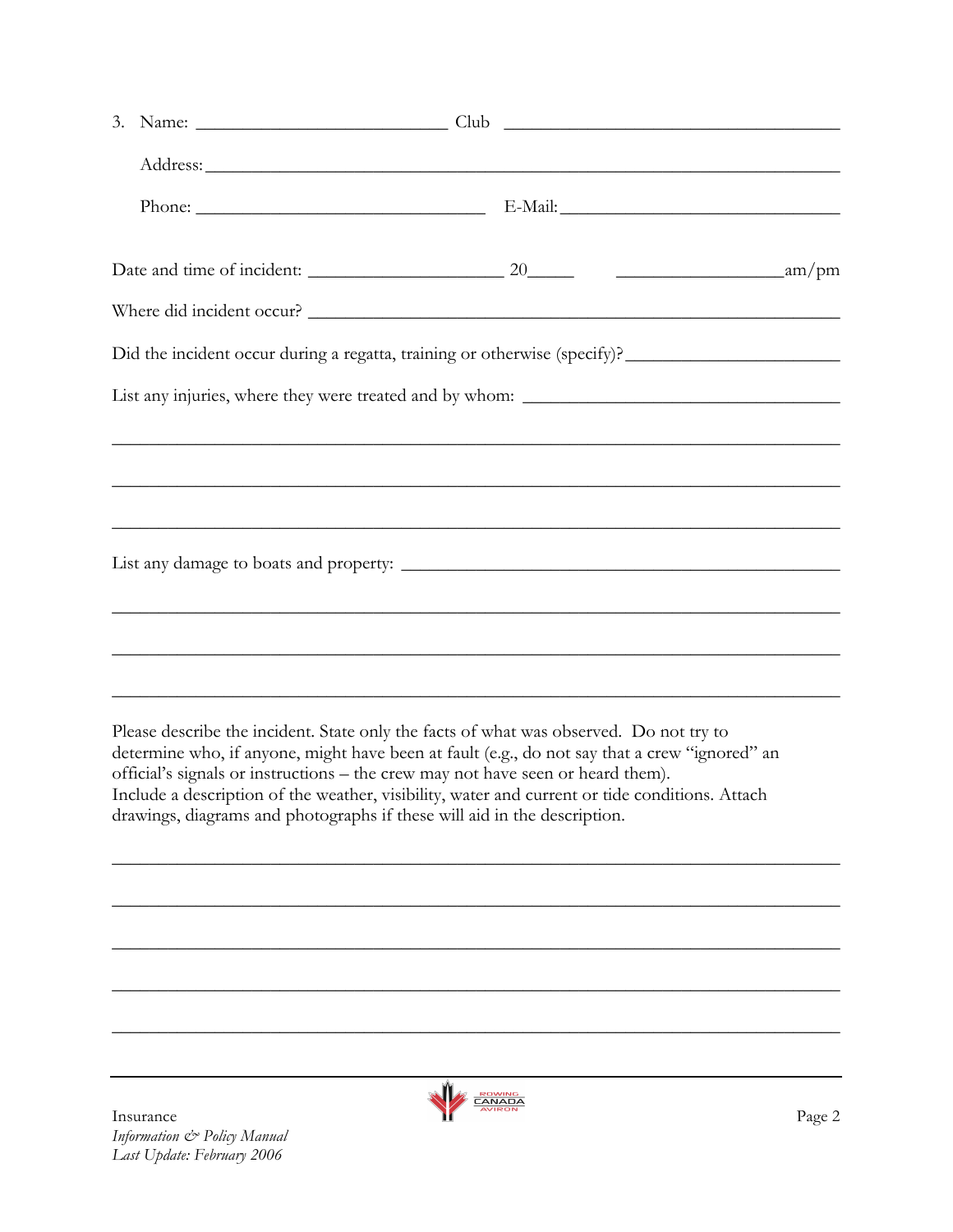List witnesses: